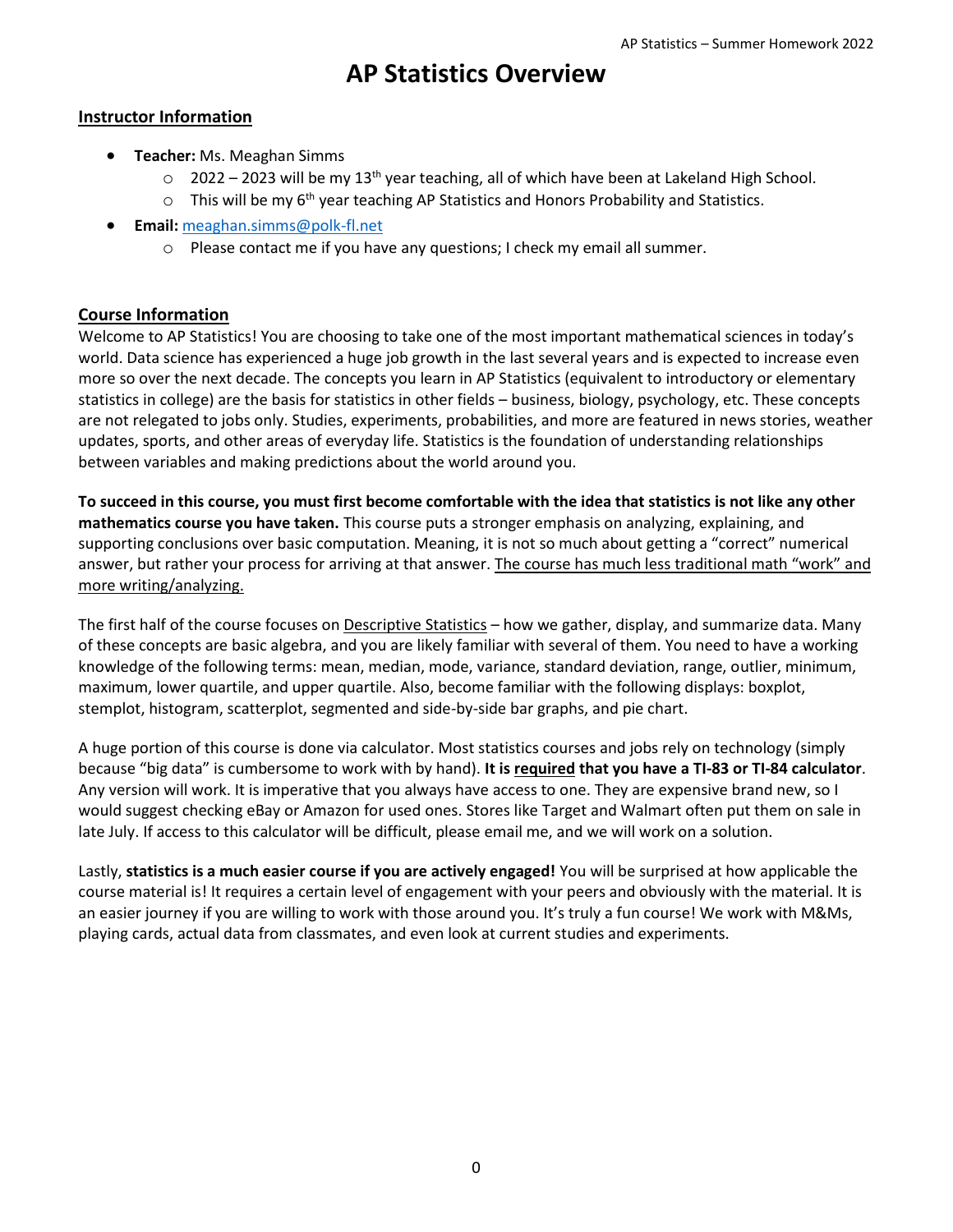## **Summer Homework Assignment**

Complete the problems in this packet. *SHOW ALL WORK.* **The packet is due on first day of class in August**.

**1) Well connected.** Who has more phone contacts – males or females? A statistics student at a high school wanted to know the answer to this question, so she randomly selected male and female students from her high school and asked each student the number of phone contacts they have. The male sample size is 20 students, and the female sample had 14 students. The table below shows the results of her survey.

| <b>Males</b> | 124 | 41  | 29         | っっ                  | 44  | 87  | 85                    | 260 | 290 | 31  |
|--------------|-----|-----|------------|---------------------|-----|-----|-----------------------|-----|-----|-----|
|              | 168 | 169 | 167        | $\vert$ 214 $\vert$ |     |     | 135   114   105   103 |     | -96 | 144 |
| Females      | 30  | 83  | $116$   22 |                     | 173 | 155 | 134                   | 180 | 124 | -33 |
|              | 213 | 218 | 183        | 110                 |     |     |                       |     |     |     |

**(a)** What is the mean of *each* set of data?

**(b)** What is the 5-number summary (minimum, lower/first quartile, median, upper/third quartile, and maximum) for *each* set of data?

**(c)** Create a boxplot for the *female* data using the values found in part (b). Make sure to include a horizontal axis.

**(d)** A statistician needs to interpret data in order convey thoughts. Write a short paragraph comparing and contrasting the male and female data sets. Make sure to use the statistics found in previous parts of the question and to use context.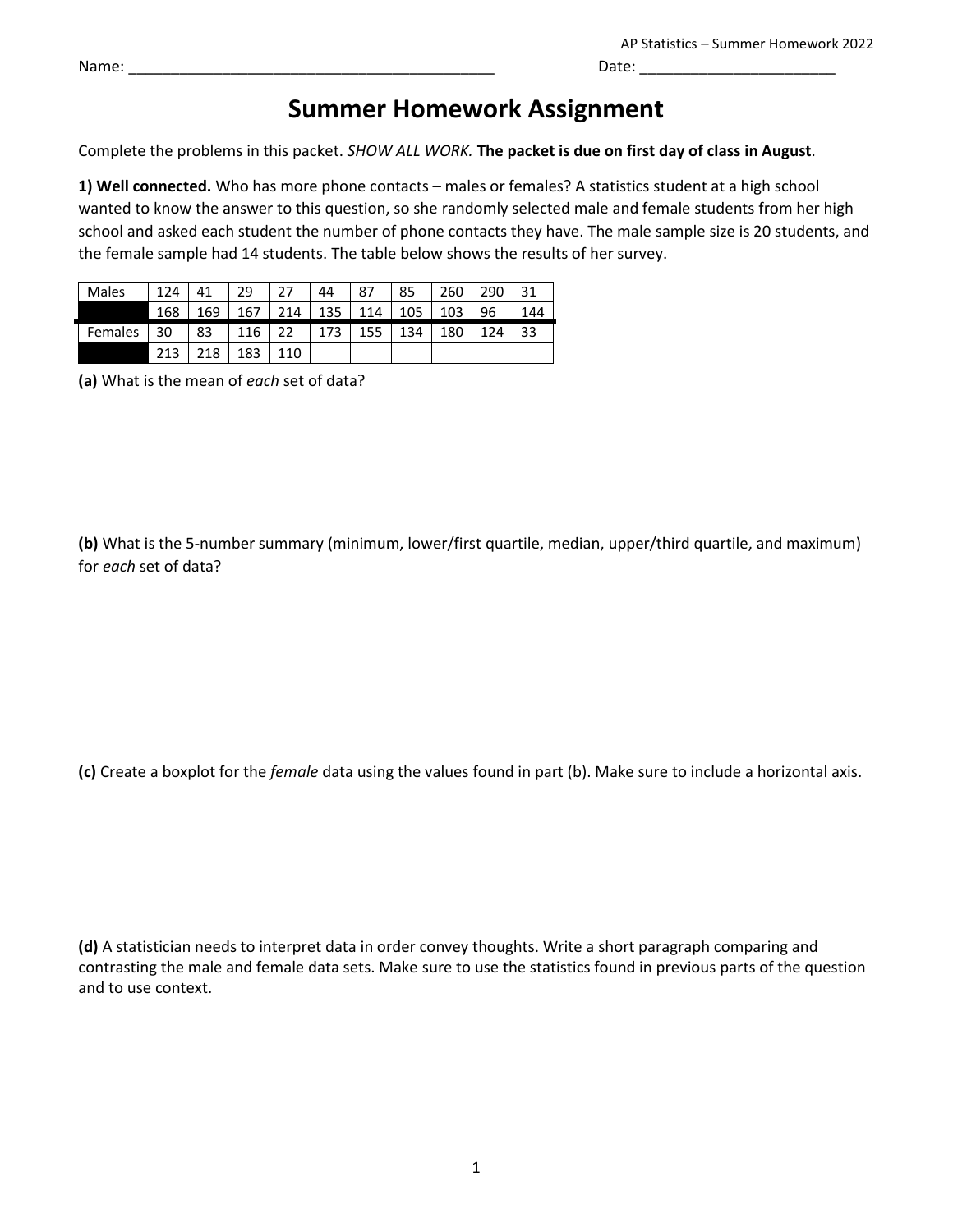**2) Crime on campus.** Is there an association between two college variables: crime rate and student enrollment? The table to the right shows the number of enrolled students (in thousands) and the number of burglaries for eight public universities in one U.S. state.

**(a)** Which variable is the explanatory, and which is the response? Why?

| <b>Enrollment</b><br>(in 1000s) | <b>Burglaries</b><br>in one year |
|---------------------------------|----------------------------------|
| 5                               | 3                                |
| 36                              | 23                               |
| 22                              | 9                                |
| 29                              | 34                               |
| 18                              | 20                               |
| 11                              | 2                                |
| 8                               | 9                                |
| 31                              | 42                               |

**(b)** Create a scatterplot of the data. Make sure to label the axes.

**(c)** Using the scatterplot created in part (b), determine if the relationship between enrollment and burglaries is… (circle one for each)

Linear or non-linear? Positive or negative? Weak, moderate, or strong? Has outliers: yes or no?

**(d)** Describe the overall trend between college enrollment and burglaries on campus based on your answers to parts (c) and (d).

**(e)** You and a friend are working on the summer homework together in a parallel universe. Your friend claims that the relationship between college enrollment and burglaries on campus is causal – meaning, one variable *causes* the response of the other one. Is your friend correct? Why or why not?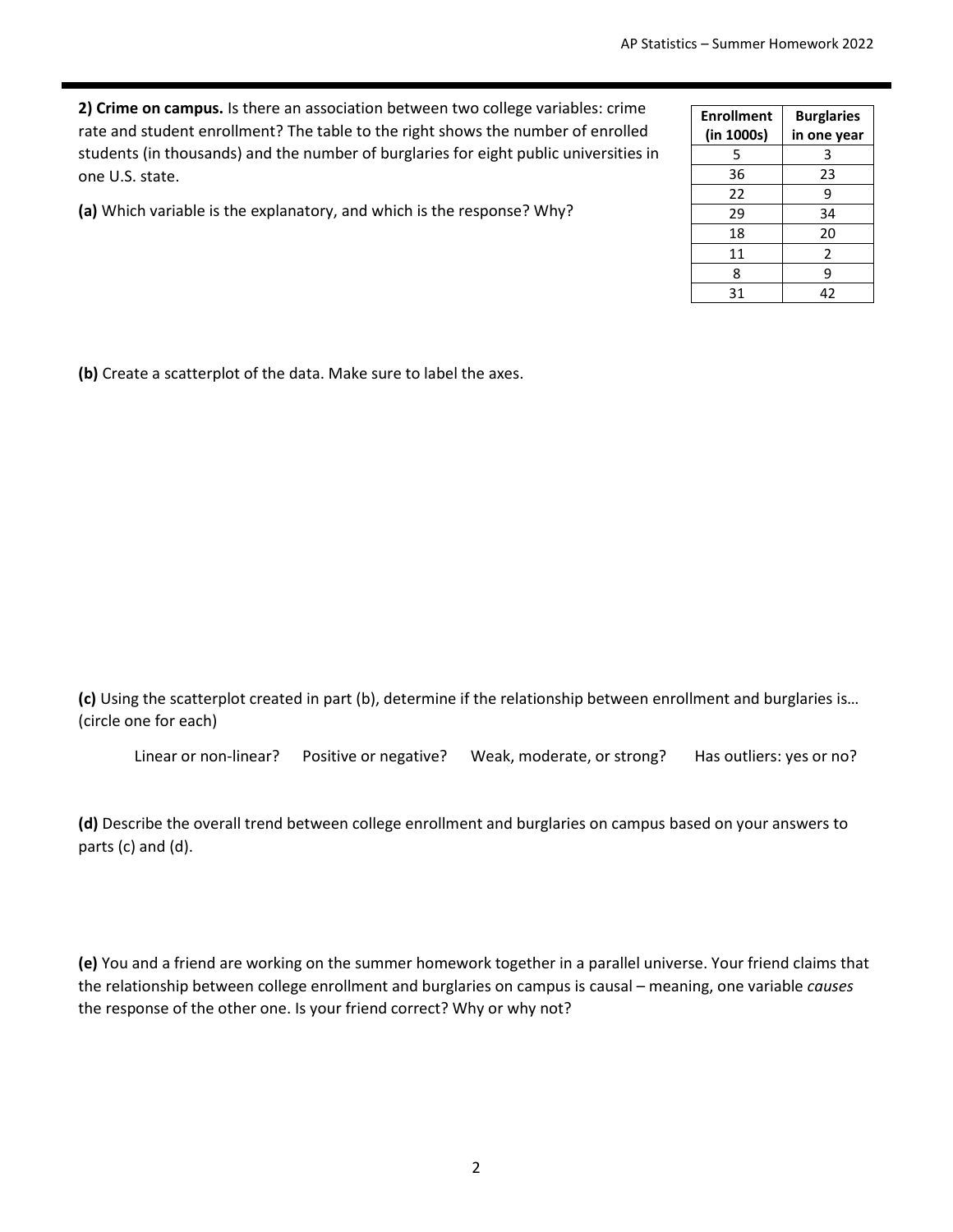**3)** Correct notation is *very critical* in AP Statistics. Match each notation to the correct parameter/statistic. Each answer is used exactly once.

| A) Population Mean               | i) s                    |
|----------------------------------|-------------------------|
| <b>B)</b> Sample Mean            | ii) $\cup$              |
| C) Population Standard Deviation | iii) $n$                |
| D) Sample Standard Deviation     | iv) $\mu$               |
| E) Sample Size                   | $\mathbf{v}$ ) $P($ )   |
| <b>F)</b> Sample Proportion      | vi) $\hat{y}$           |
| G) Predicted $y$ -value          | vii) $P($               |
| H) Probability of an event       | ix) $\bar{x}$           |
| I) Union/Or                      | $\mathbf{x}$ ) $\sigma$ |
| J) Intersection/And              | xi) ∩                   |
| K) Conditional Probability       | xii) $\hat{p}$          |

**4)** The Queen of England records some cars that pass by Buckingham Palace and creates the two-way table shown to the right.

**(a)** Complete the table.

**(b)** Find the probability of randomly selecting the following. Show work.

**Mercedes BMW Volkswagen TOTAL Grey** | 9 | 14 | 31 **Red** | 4 | 11 | 23 **Blue TOTAL** 12 12 25 60

**(i)** a red car **(ii)** not a Volkswagen **(iii)** Mercedes or a red car

**(iv)** a blue BMW **(v)** not a grey Volkswagen **(vi)** of the Mercedes, a blue one